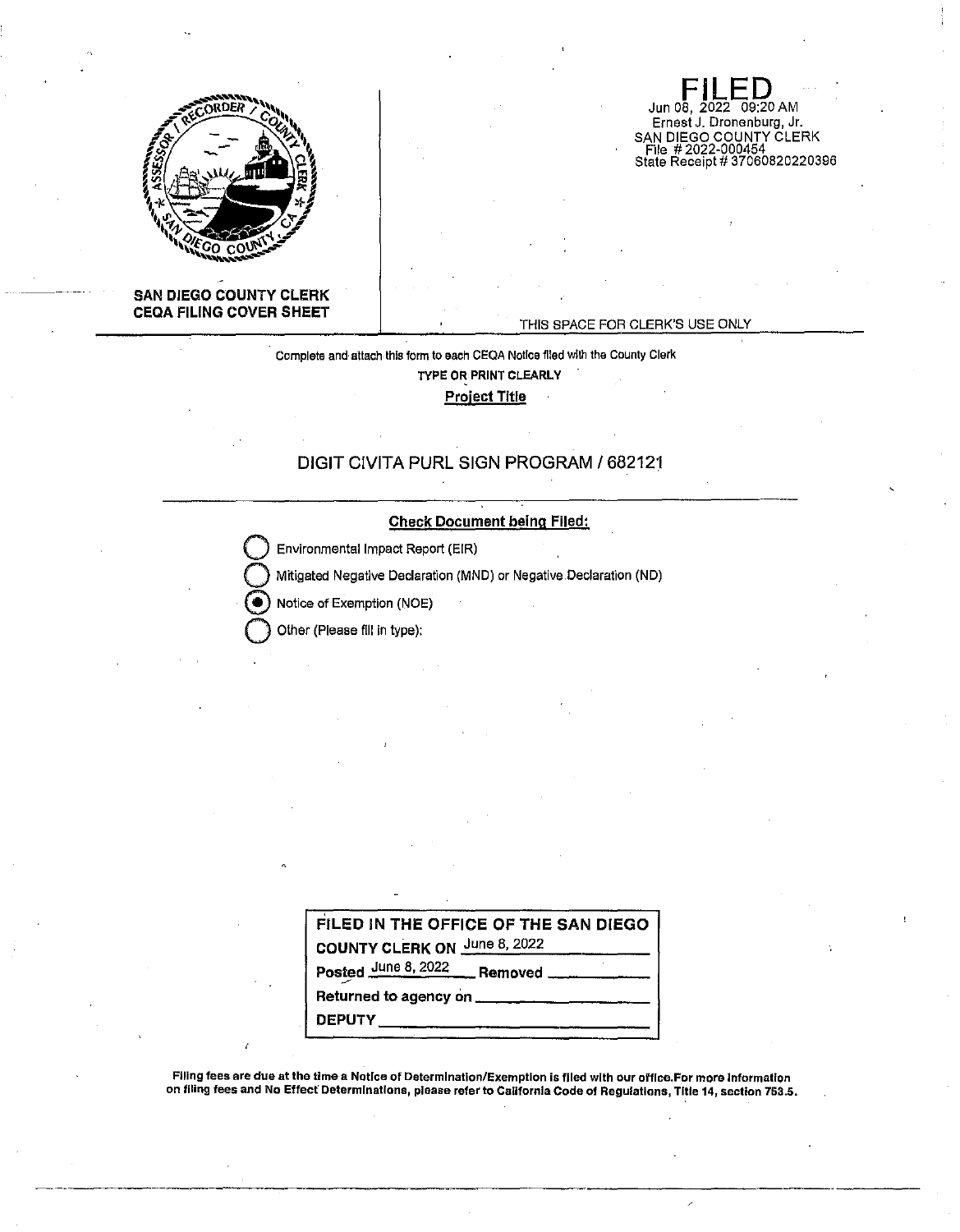#### **NOTICE OF EXEMPTION**

· (Check one or both)

**TO:**  $\boxtimes$  Recorder/County Clerk **From:** City of San Diego P.O. Box 1750, MS A-33 1600 Pacific Hwy, Room 260 San Diego, CA 92101-2400

Development Services Department 1222 First Avenue, MS 501 San Diego, CA 92101

D Office of Planning and Research 1400 Tenth Street, Room 121 Sacramento, CA 95814

**Project Name/Number:** Digit Civita Purl Sign Program/ 682121

**SCH No.:** N/A

**Project Location-Specific:** 7995 Civita Bl., San Diego, CA 92108

**Project Location-City/County:** San Diego/San Diego

**Description of nature and purpose of the Project:** Neighborhood Use Permit for comprehensive sign· program for a commercial development in the Civita development to allow site entry, directional, and parking signage with deviations proposed, The 2.5-acre site is located at 7995 Civita Boulevard within CC-3-5, AIA (Montgomery/SDIA), FAA Pt 77 (Montgomery/SDIA), CPIOZ-A, within the Mission Valley Community Plan.

**Name of Public Agency Approving Project:** City of San Diego

**Name of Person or Agency carrying Out Project:** Clvita Purl LLC, 5465 Morehouse Drive, Ste 260, San Diego, CA 92121, 858-546-3000

#### **Exempt Status:** (CHECK ONE)

D: Ministerial (Sec. 21080(b)(1); 15268)

Declared Emergency (Sec. 21080(b)(3); 15269(a))

Emergency Project (Sec. 21080(b)( 4); 15269 (b)(c))

Categorical Exemption: Section 15311 (Accessory Structures)

Statutory Exemptions:

Other:

**Reasons why project is exempt:** The City of San Diego determined that'the project would qualify to be categorically exempt from CEQA pursuant to Section 15311 (Accessory Structures). The project as described in the project description of this notice fits the criteria of Section 15311. Furthermore, the exceptions listed in CEQA Section 15300.2 would not apply.

**Lead Agency Contact Person:** Courtney Holowach **Telephone:** 619-446-5187

#### **If filed by applicant:**

- 1. Attach certified document of exemption finding.
- 2. Has a notice of exemption been filed by the public agency approving the project?  $\Box$  Yes  $\Box$  No

It is hereby certified that the City of San Diego has determined the above activity to be exempt from CEQA

**Revised May 2018**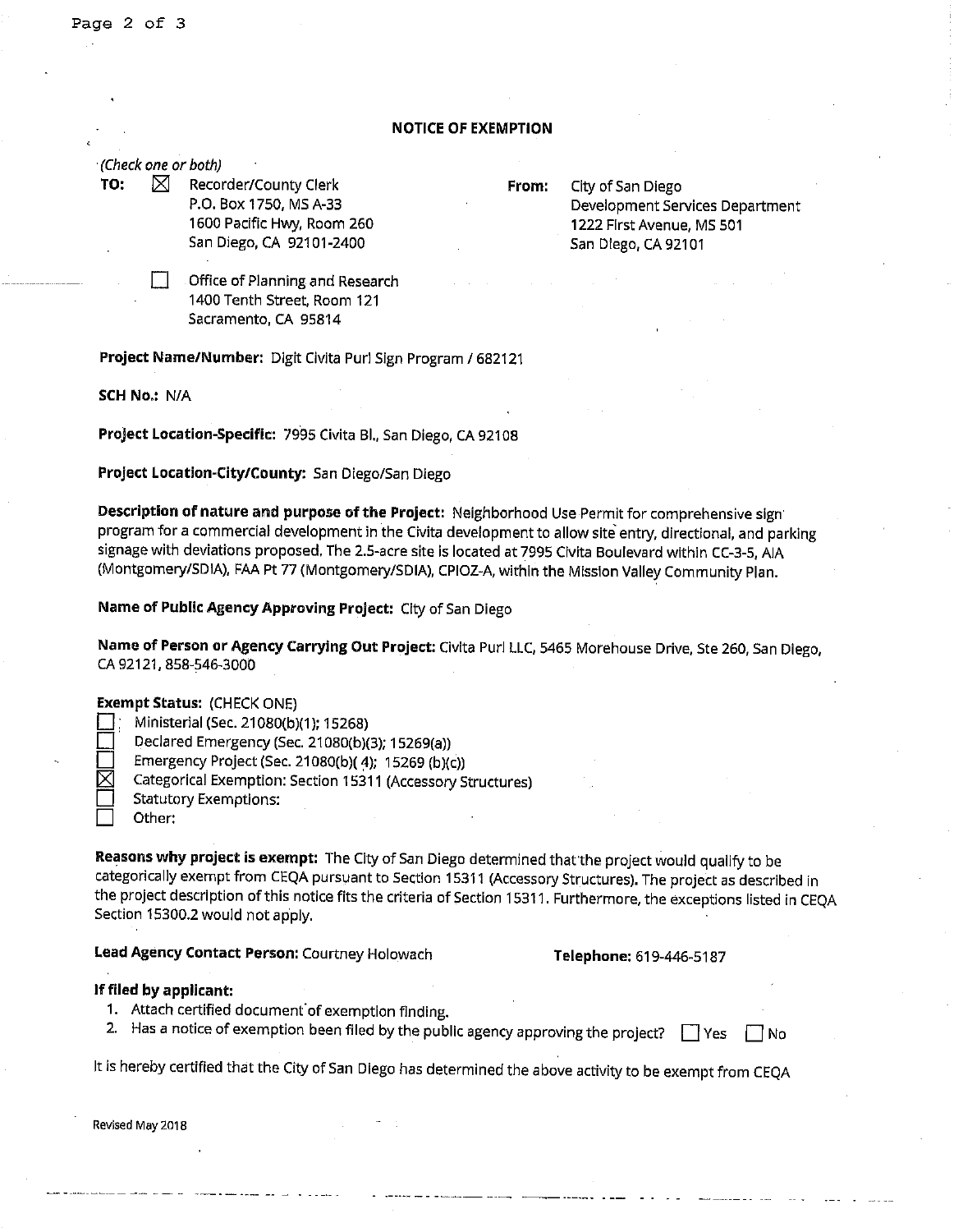# for Jeff Szymanski, Senior Planner Signature/Title

4/27/22 Date

**Check One:** Signed By Lead Agency<br>Signed by Lead Agency

Date Received for Filing with County Clerk or OPR:

### Revised May 2018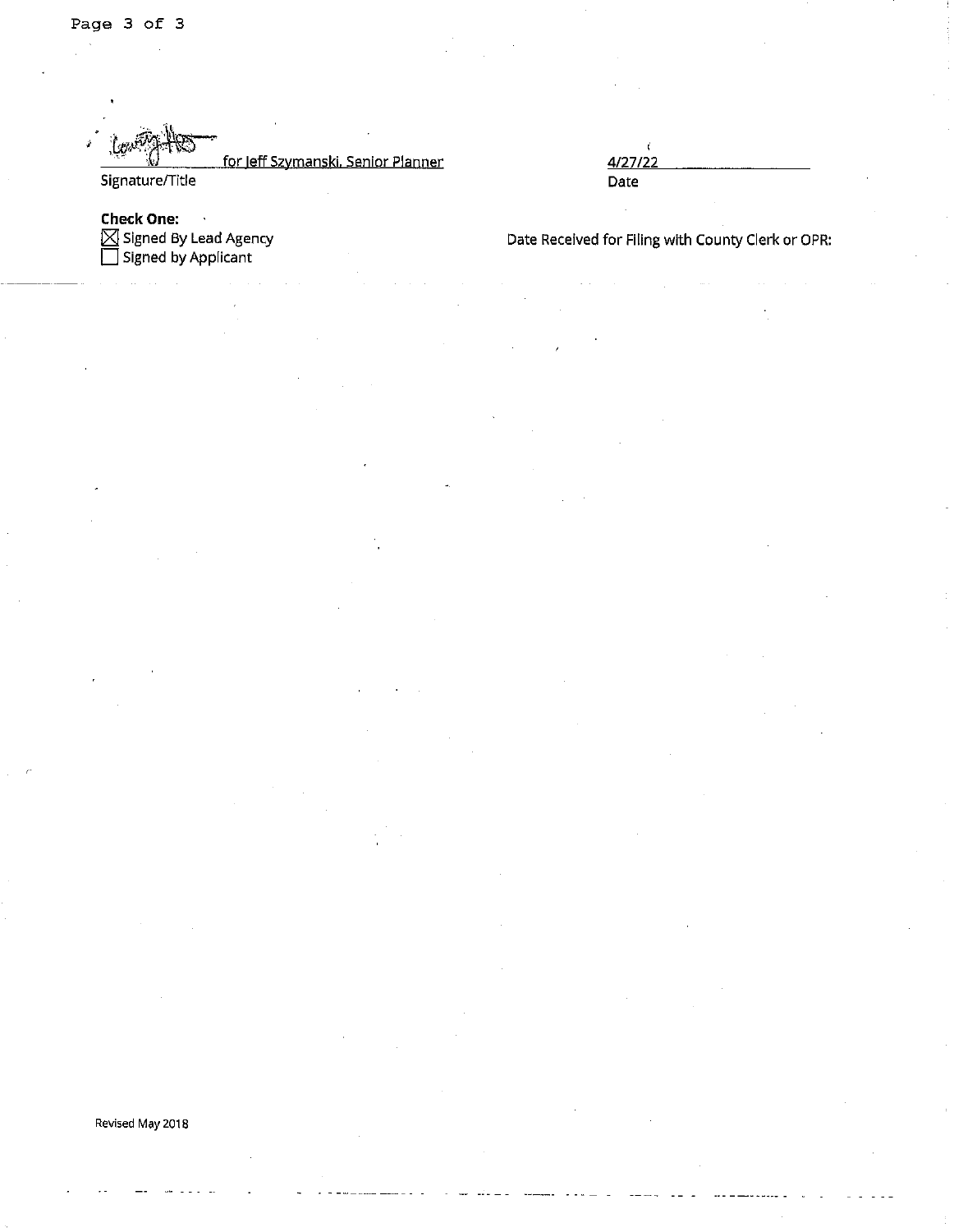|                                                                                                                                                                                                          | San Diego County                   |                                    |                                                                                         |  |
|----------------------------------------------------------------------------------------------------------------------------------------------------------------------------------------------------------|------------------------------------|------------------------------------|-----------------------------------------------------------------------------------------|--|
|                                                                                                                                                                                                          | Transaction #:<br>Receipt #:       | 6517005<br>2022266307              |                                                                                         |  |
| Ernest J. Dronenburg, Jr.<br>Assessor/Recorder/County Clerk<br>1600 Pacific Highway Suite 260<br>P. O. Box 121750, San Diego, CA 92112-1750<br>Tel. (619) 237-0502  Fax (619) 557-4155<br>www.sdarcc.com | Cashier Date:<br>Cashier Location: | 06/08/2022<br><b>SD</b>            | 06/08/2022 9:22 am<br>Print Date:                                                       |  |
|                                                                                                                                                                                                          |                                    |                                    | <b>Payment Summary</b>                                                                  |  |
|                                                                                                                                                                                                          |                                    |                                    | \$50.00<br><b>Total Fees:</b><br>\$50.00<br><b>Total Payments</b><br>Balance:<br>\$0.00 |  |
|                                                                                                                                                                                                          |                                    |                                    |                                                                                         |  |
|                                                                                                                                                                                                          |                                    |                                    |                                                                                         |  |
| Payment                                                                                                                                                                                                  |                                    |                                    |                                                                                         |  |
| CHECK PAYMENT #3315                                                                                                                                                                                      |                                    |                                    | \$50.00                                                                                 |  |
| <b>Total Payments</b>                                                                                                                                                                                    |                                    |                                    | \$50.00                                                                                 |  |
| Filing                                                                                                                                                                                                   |                                    |                                    |                                                                                         |  |
| CEQA - NOE                                                                                                                                                                                               |                                    |                                    | FILE #: 2022-000454 Date: 06/08/2022 9:20AM<br>Pages: 3                                 |  |
|                                                                                                                                                                                                          |                                    | State Receipt # 37-06/08/2022-0396 |                                                                                         |  |
| Fees:<br>Fish & Wildlife County Administrative Fee                                                                                                                                                       |                                    |                                    | \$50.00                                                                                 |  |
| <b>Total Fees Due:</b>                                                                                                                                                                                   |                                    |                                    | \$50.00                                                                                 |  |
| Grand Total - All Documents:                                                                                                                                                                             |                                    |                                    | \$50.00                                                                                 |  |

 $\frac{1}{\sqrt{2}}$ 

 $\ddot{\phantom{a}}$ 

 $\sim$ 

 $\frac{1}{2}$ 

 $\mathcal{L}_{\mathcal{L}}$